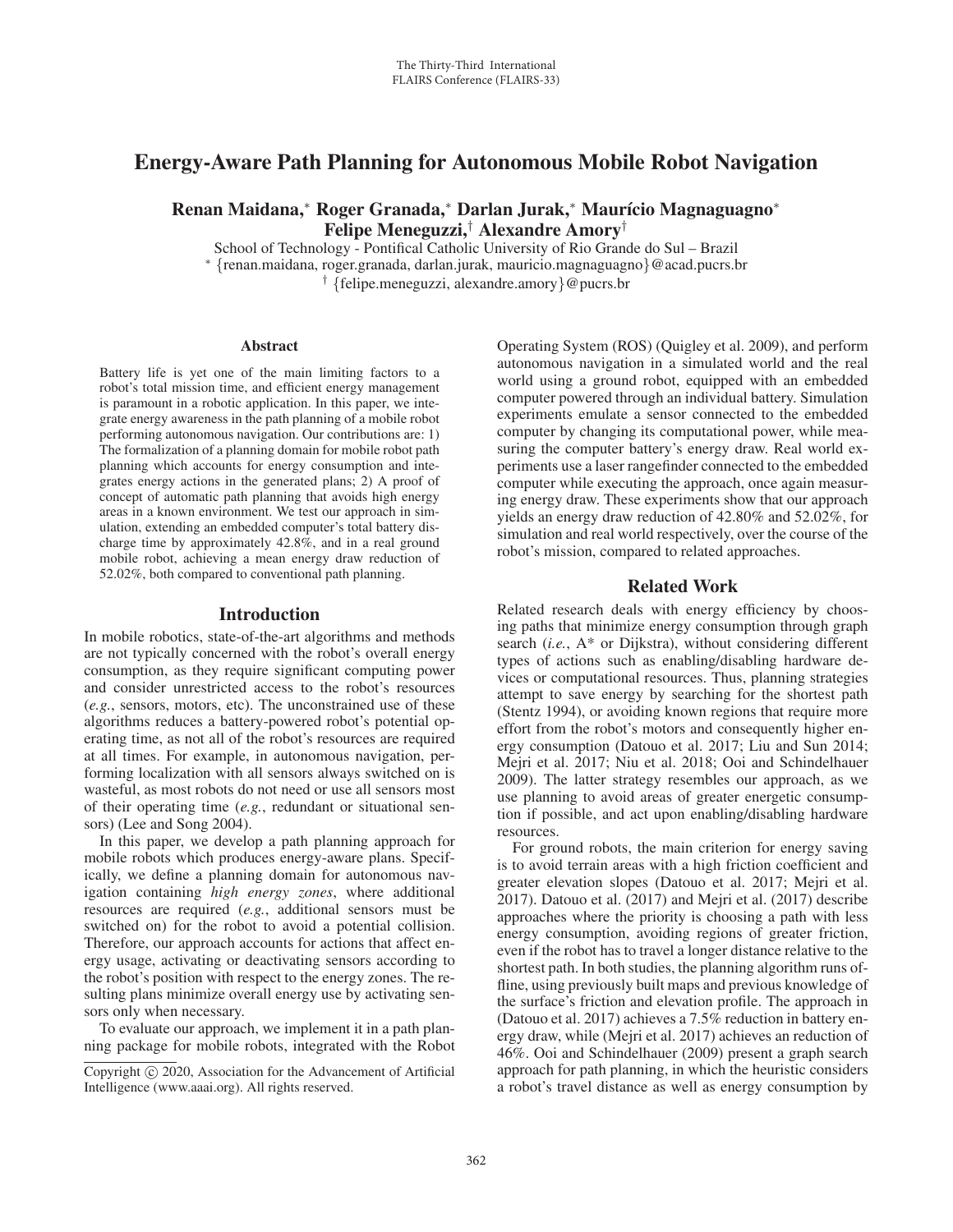data transmission. The robot travels to a goal while computing the polynomial increase in energy consumption by data transmission, proportional to the distance from the robot to the transmitter. Results in simulation show that choosing paths near the transmitter reduce energy draw up to 22.1%, in comparison to the shortest paths.

All the related research discussed above present results in simulation. Comparable to our approach, only Liu and Sun (2014) and Niu et al. (2018) present real-world experiments for evaluation of the energy saving strategies. Liu and Sun (2014), as well as the studies discussed above, use graph search considering the energy cost of passing through areas of different coefficients of friction. Their results show a reduction of 3.5% in energy consumption, compared to the shortest path. For marine robots, Niu et al. (2018) describe an algorithm based on optimal path planning considering marine current data from an online database. After performing 15 real-world experimental runs around some Singapore islands, the authors measured an energy draw reduction up to 52.84% when compared to the energy consumption when traveling through the shortest path.

In comparison to our work, none of the related studies present energy-aware path planning with different types of actions, using instead graph search with energy minimization heuristics to discover the energy-minimal path.

# Energy-Aware Planning Domain

In mobile robotics, the problem of path planning for autonomous navigation is typically treated directly as a graph search problem in a *Configuration Space* (C-Space). In summary, given the C-Space representation of a known environment, the problem is to find the shortest possible route between the robot position and its goal, while avoiding obstacles (Siegwart, Nourbakhsh, and Scaramuzza 2011).

This approach fits autonomous navigation, since only actions that take into account the movement are considered. However, being able to define multiple types of actions is an advantage, as energy-aware plans can be obtained by considering both movement and energy actions. To deal with movement and energy actions, we develop an Energy-Aware Path Planning (hereafter called EAPP) approach that takes into account not only the path the robot must follow but also the energy required to do so. In our approach, we model a sufficiently complex domain to allow planning in less than 30 seconds. The full domain, formalized in *Planning Domain Definition Language* (PDDL) (McDermott et al. 1998), is available for download at our ROS package's GitHub  $page<sup>1</sup>$ .

# Modeling the Environment

We begin developing our domain with the operating environment, which we represent as an occupancy grid (Moravec and Elfes 1985), *i.e.*, a 2D grid where each space can be either free or occupied by an obstacle (or a part of one). Four boundary variables  $(min_x, min_y, max_x, max_y)$  represent the world's dimensions in grid cells. Planning is performed in grid space to reduce planning time, and each obstacle is



Figure 1: An obstacle, its clearance, and energy zones. The distances from the obstacle center to the boundaries of the red zone are the clearance radii, and the distances to the boundaries of the blue zone are the energy radii.

described by its grid position  $(C_x, C_y)$ , where the coordinates indicate the obstacle's center in the world.

For each obstacle, two avoidance zones are calculated: the clearance radii and the energy radii. The clearance radii  $(Rc)$ specify dimensions in  $x$  and  $y$  that define an area within which the robot must not enter to avoid a possible collision. They are calculated as the distance from the obstacle's center to its outer perimeter, plus the robot's radius and a safety margin equal to half of such radius. The energy radii  $(Re)$ define the high-energy zones in  $x$  and  $y$ , where the robot is allowed to enter but must operate with additional resources (*e.g.*, with extra sensors on for added localization accuracy). The energy radii are calculated the same way as the clearance radii, but with a larger margin. As such, obstacles in our domain are seen as geometric spaces to be avoided. This representation is due to computational efficiency, to speed up the planning time: If we consider every occupied grid position as an obstacle, the number of objects modeled in our domain blows up for large environments, severely impacting the planner's efficiency. The separation between clearance and energy zones is essential, as the energy radii define zones in which the robot is allowed to go when no other route is available, albeit at a higher energy cost. Figure 1 illustrates an obstacle, its zones, and sets of radii, where the blue zones represent the energy radii and the red zones represent the clearance radii. Formally, each obstacle is represented as:

$$
Obstack = \begin{cases} \text{Center} : (C_x, C_y) \in \mathbb{R}^2 \\ \text{Clearance Radii} : Rc_x, Rc_y \\ \text{Energy Radii} : Re_x, Re_y \end{cases}
$$

We model the robot state as a grid position and a variable e, indicating the robot's energy requirements at each position. If the robot is in a high energy zone, e is increased. Formally:

$$
Robot = \begin{cases} \text{Position} : x, y \in \mathbb{R}^2\\ \text{Energy} : e \end{cases}
$$

<sup>1</sup> https://www.github.com/rgmaidana/ros enhsp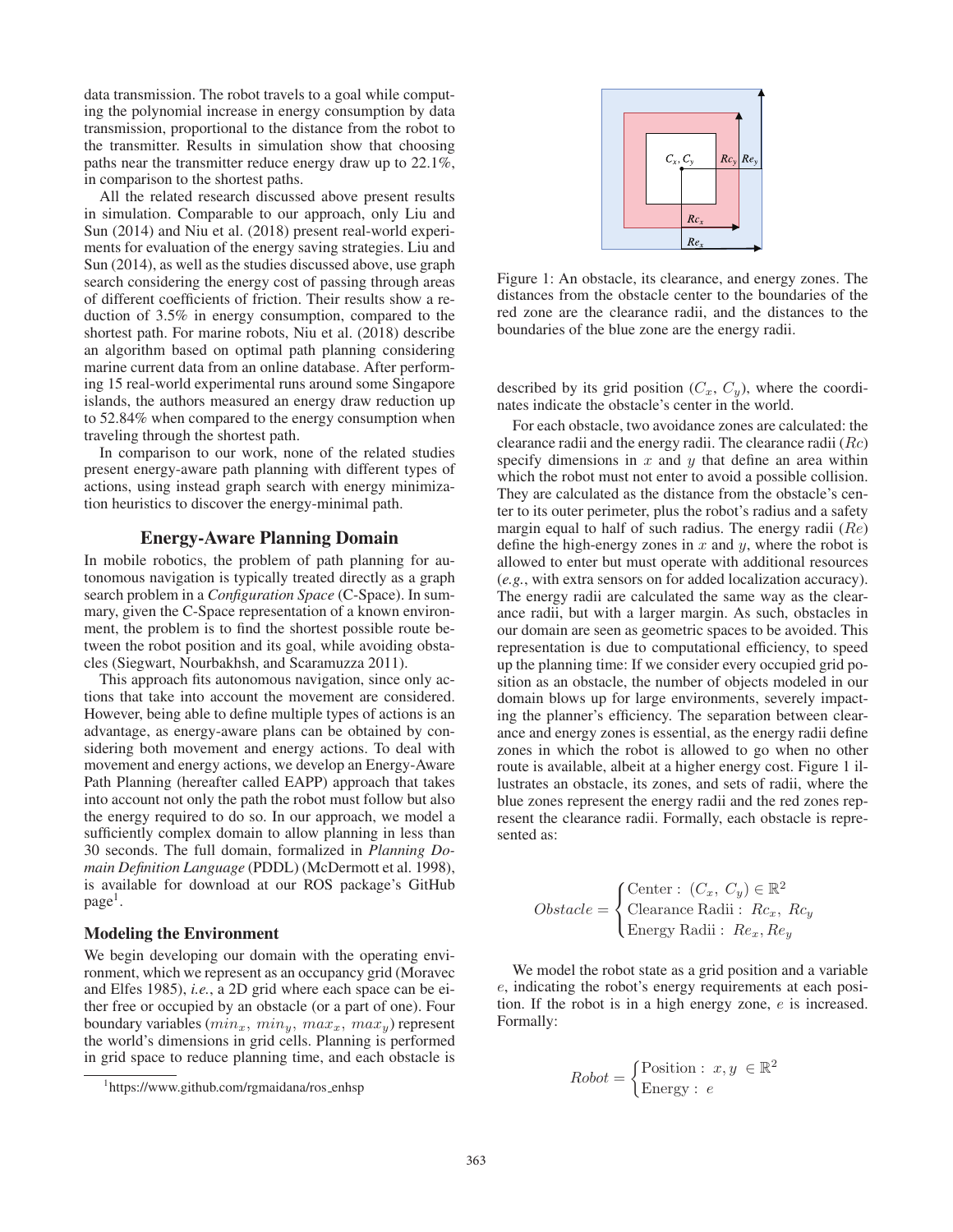## Modeling Domain Actions

We model the domain actions by defining sets of movement and energy-related actions. Movement actions indicate the direction to which the robot's  $(x, y)$  coordinates must be increased or decreased. For example, a *move up* action increases the robot's y coordinate, while a *move right* increases the robot's x coordinate. Energy-related actions activate or deactivate a resource n (*e.g.*, switches the sensor on or off), with the effect of increasing or decreasing the robot's energy variable e by a set amount, without preconditions. As there are situations in which a robot must enter high energy zones (*e.g.*, no other path available, or the goal is within such a zone), we define two sets of actions for movement in low and high energy zones, where the latter contains preconditions specific to traversal within the high energy zones. Separating movement into high and low energy action sets induces the planner to perform energy-related actions before entering a high energy zone, where then it uses actions from the high energy movement set. As we minimize the energy variable e during planning, the planner selects plans with fewer actions that increase e, avoiding high energy movement actions. Our domain's actions are modeled generically as two sets of  $m$  movement actions, for movements inside and outside the high energy zones, and  $2n$  energy-related actions (*i.e.*, switching the n resources on and off).

The preconditions for the *low energy movement* set are:

- 1. The robot's next position in x or y must be outside of the clearance radii  $(Rc_x, Rc_y)$  for all obstacles;
- 2. The robot's current position must be outside of the energy radii  $(Re_x, Re_y)$  for all obstacles;
- 3. The robot's energy variable  $e$  must be less than or equal to zero;

The precondition 1 avoids obstacle collision, while 2 and 3 do not allow the movement in high energy zones without altering the robot's energy variable. Precondition 3 specifically ensures that an energy action must be performed before moving out of a high energy zone (*i.e.*, the robot's energy must be decreased). As the robot must sometimes enter such zones, we specify the *high energy movement* action set, where the first precondition also holds. Instead of using the preconditions 2 and 3 from low-energy actions, the movement in a high energy zone uses the following preconditions:

- 2. The robot's current position must be within an energy radius ( $Re_x, Re_y$ ) for at least one obstacle;
- 3. The robot's energy variable must be greater than zero;

Two global constraints are added to ensure the robot stays within the bounds of the operating environment:

$$
(\text{Robot}_x \ge \min_x) \cup (\text{Robot}_y \ge \min_y) \tag{1}
$$

$$
(\text{Robot}_x \le \max_x) \cup (\text{Robot}_y \le \max_y) \tag{2}
$$

A third constraint states that  $e \geq 0$ , to stop the planner from performing infinite energy decreasing actions, as we minimize the energy variable at each plan step.



Figure 2: Pipeline of our energy-aware path planning package, where nodes are represented in gray and the service in yellow.

## ROS Package

In order to integrate our energy awareness planner with a mobile robot to perform autonomous navigation in a known environment, we developed a package using the Robot Operating System (ROS) robotics framework. The package wraps a numerical planner called *Expressive Numeric Heuristic Search Planner* (ENHSP<sup>2</sup>) (Scala et al. 2016), which supports numerical expressions (*e.g.*, Euclidean distance), constraints and energy minimization as described in our domain. The package contains 3 ROS nodes and one service, whose tasks are:

- Problem Interface (*node*): Obtains the robot's current position, its goal position, and the operating environment's map, calls the problem generator service to create a new PDDL problem, and publishes the problem in a topic;
- Problem Generator (*service*): Called by problem interface, generates PDDL problems;
- Planner Interface (*node*): Gets the domain and newly generated problem, calls the ENHSP planner, obtains the plan of actions and publishes it in a topic;
- Planner Dispatch (*node*): Parses and executes the plan published by the planner interface;

Our package implements the pipeline illustrated in Figure 2, where dashed lines represent published topics and the solid lines represent data obtained through files (*e.g.*, PDDL domain) or passed directly between the nodes. Initially, the *Problem Interface* (1) reads the map, the pose of the robot and a goal position informed by the user or an external node, and calls the *Problem Generator* service, passing these three parameters. The *Problem Generator* builds a PDDL problem (*problem.pddl*) based on its inputs and publishes this problem in a topic. As soon as the problem is published, the *Planner Interface* (2) reads it and executes the ENHSP planner as a subprocess, which uses the domain description (*domain.pddl*) and the problem description (*problem.pddl*) to compute an action plan for the robot. The *Planner Interface* publishes this plan as a topic, which is read by the *Planner Dispatch* (3). This node reads the plan, parses the movement

<sup>2</sup> https://gitlab.com/enricos83/ENHSP-Public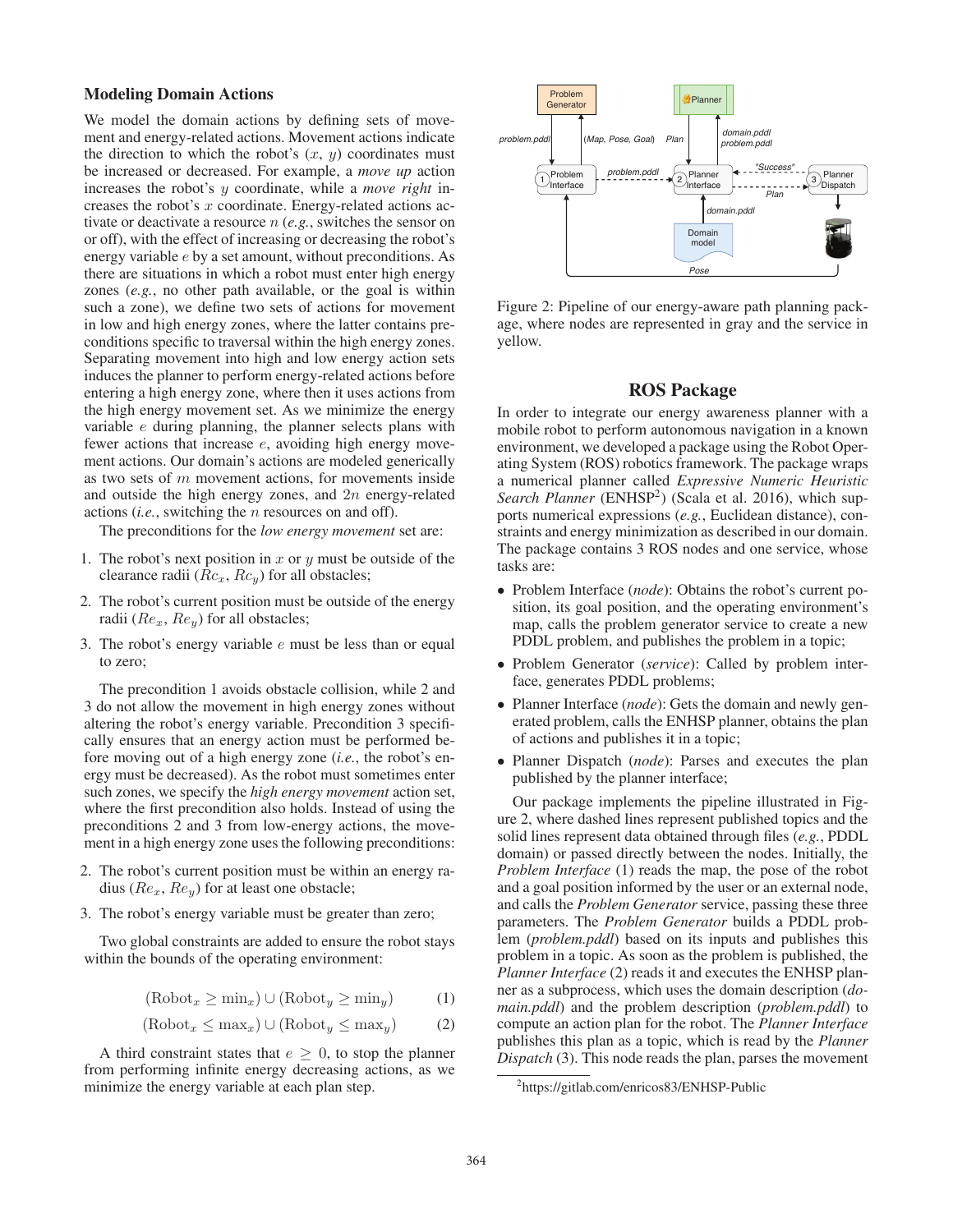actions into a path, based on the robot's current position, and executes it in the robot. When the robot reaches the goal position, a message of "success" is published as a topic. The *Planner Interface* reads the "success" message and may either stop the process or set a new goal for the robot. For this package, we formalized a PDDL domain with 8 movement actions (up, left, right, down and the diagonals in-between), in each of the two movement sets, and 2 energy actions for turning a sensor on and off, totaling 18 actions.

## Experiments and Results

In order to measure the efficiency of our energy-aware path planning approach (*i.e.*, the reduction in energy draw), we perform experiments in a simulated world and the real world using a Turtlebot 2 mobile base<sup>3</sup> (with a radius of  $0.2$  meters) and an NVIDIA Jetson  $TX2$  embedded computer<sup>4</sup>, powered by an individual 11.1 Volts 2300 miliampere-hour Lithium-Polymer (LiPo) battery. The Jetson TX2 was chosen because it contains built-in power sensors connected to the board's power supply. Experiments in the simulated world allow us to ensure that our domain and package are correctly designed, as well as to measure the efficiency of our EAPP approach. In the real world experiments, we compare the energy draw from the Jetson's battery with a laser sensor connected to the embedded computer when using our package and a conventional path planning package. The energy draw  $E$  (in Joules) is calculated by measuring and logging the battery's instant power draw through the Jetson TX2's internal power sensor, and by integrating the measurements over time. Formally, the energy can be described in continuous and discrete-time.

$$
E = \int_0^T P(t) dt = \sum_{i=0,k,2k...}^T P[i]
$$
 (3)

where  $P(t)$  and  $P[i]$  are the instant power in Watts, at continuous and discrete-time respectively,  $T$  is the total experiment time, and  $k$  is the discrete sampling time. As a Watt equals to Joules per second (*i.e.*,  $W = J/s$ ), integrating the power eliminates the seconds and gives us the total energy in Joules over a time period T.

## Simulation

In order to test our energy aware planner in an autonomous navigation application, we conducted two experiments using a simulator. We use the Stage (Vaughan 2008) robot simulator, and run the Turtlebot 2 packages in the Jetson TX2 and Stage in a separate networked computer, emulating the setup of a real Turtlebot 2 driven by the embedded board. Figure 3a illustrates the simulated world, where the black circle represents the robot, black squares represent obstacles and red circles represent the waypoints for autonomous navigation  $(P_{1..5})$ , which are followed sequentially (*i.e.*,  $P_1$  to  $P_5$  in a cycle). As described in Figure 1 the red zone represents the clearance radii and the blue zones represent the energy radii.



<sup>4</sup> https://developer.nvidia.com/embedded/buy/jetson-tx2



Figure 3: (a) Map used in simulation, where the red circles indicate the five waypoints. (b) Path planning considering the energy metric (green path) and ignoring the energy metric (red path). The simulated world consists of obstacles (black squares), the robot (black circle), and each obstacle's clearance and high energy zones (red and blue areas respectively). The walls also have these zones, omitted here for clarity.

The first simulation checks if the energy minimization metric significantly changes the plan produced by ENHSP. Using the robot's initial position in the map and an arbitrary goal position inside a high energy zone, we execute the planner with and without the metric. The plans' movement actions are translated into paths between these points, as shown in Figure 3b. Both plans avoid obstacles correctly, staying away from the clearance zones (red areas). As EAPP without the minimization metric is not concerned with the overall energy draw, the plan (red path) cuts into an obstacle's high energy zone (blue area). On the other hand, when we set EAPP to minimize the energy draw, it steers clear of such zones (green path). Thus, energy minimization serves its intended purpose, inducing the planner to choose a lowenergy path when possible. We can see this result by verifying the number of energy actions in each plan. There are two energy actions in the green path: As the goal position lies within a high energy zone, the robot must activate its resources to enter it. Once it reaches the goal, the second energy action is performed, as the robot is stopped and its resources can be freed or deactivated. The red path contains four resource transitions: One at the goal, plus three when going in or out of high energy zones.

In the second simulation, we execute an autonomous navigation task, first with EAPP and then with the standard ROS navigation stack<sup>5</sup>, measuring the computer's battery voltage and power at 1-second intervals with the Jetson's internal sensors. We power the Jetson with its individual LiPo battery, and execute the navigation task continuously until the battery dies, cycling between the waypoints in Figure 3a, for the ROS navigation stack and our package separately. The objectives are to compare the energy draw for both approaches over one hour (with a sampling time of 1

<sup>5</sup> http://wiki.ros.org/navigation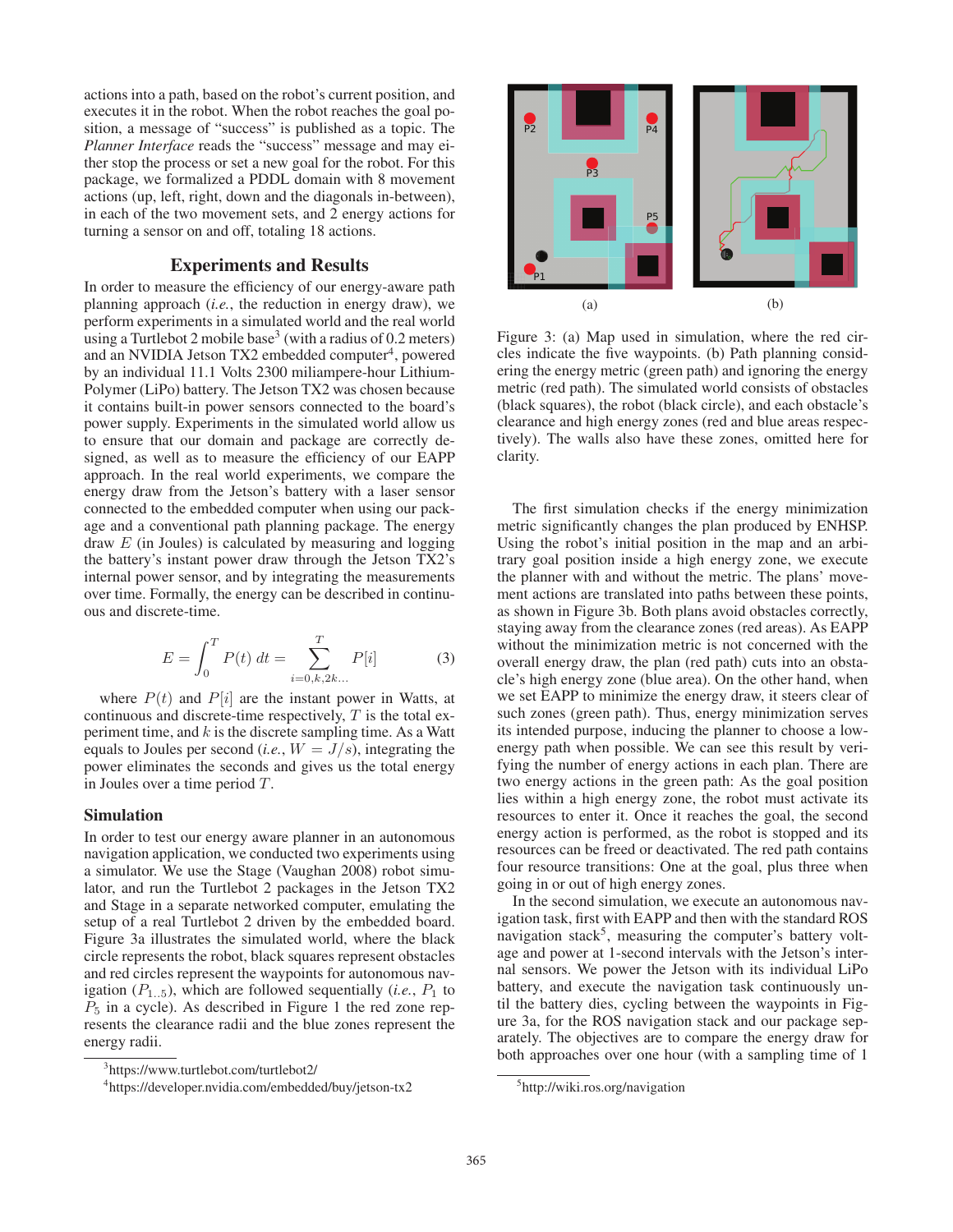

Figure 4: Battery discharge for the ROS navigation stack and the EAPP approach.

second), and how long the Jetson's battery life is extended by using our EAPP approach. As in simulation we do not have a real laser rangefinder connected to the board, we set the operating mode of the Jetson TX2 to emulate the battery consumption of a real sensor. In our experiments, we set two modes of operation: *high performance* (also called *Max-N* by NVIDIA) and *high efficiency* (also called *Max-Q* by NVIDIA). In *high performance* mode, the Jetson board uses two dual-core Denver 2 processor and four quad-core ARM Cortex-A57, both operating at 2.0 GHz frequency. In *high efficiency* mode, the board uses only the four quad-core ARM Cortex-A57 operating at 1.2 GHz. When the experiment starts, the Jetson TX2 computer is set to the *high efficiency* mode.

Integrating the current draw over one hour (3600 seconds) using Equation 3, we see that autonomous navigation with EAPP draws 2053.65 Joules from the battery, a 44.18% reduction compared to the 3678.87 Joules drawn when using the ROS navigation stack. Figure 4 shows the battery discharge when executing the ROS navigation stack (blue line) and our approach (red line). The battery voltage ranges from 12.4 Volts to 10.8 Volts, at which point it is considered to be discharged. Our package executes the path planning for approximately 5 hours, while the ROS navigation stack executes for 3.5 hours. Thus, our EAPP approach extends battery life by 1.5 hours or 42.8% compared to the standard approach.

## Real World

After performing simulations using our approach and the ROS navigation stack, we perform experiments in the real world using a Turtlebot 2, to measure energy draw and to check if the EAPP approach is capable of successful autonomous navigation in a real environment. In this experiment, we demonstrate the management of a different resource, controlling the activation of a Hokuyo URG-04LX-UG01<sup>6</sup> scanning laser rangefinder. In the EAPP approach, the laser is activated when the robot enters in energy zones or stops at the goal position, in which case the laser scans the





Figure 5: Map of the real world experiment environment, created with the SLAM package. The squares with black borders represent obstacles, red circles represent waypoints, and the green cross represents the center of the map, where the robot is initially positioned.

environment to update its current position and avoid odometry drift over time. To physically activate and deactivate the laser, we use a modified USB hub whose USB ports' power lines are controlled by a 5-channel relay driver circuit, which is controlled by the Jetson TX2's GPIO ports. When the laser needs to be activated, a GPIO port's state is set to "*high*", and vice-versa.

Before performing path planning, a map of the environment must be created using the laser scanner. Using the *gmapping* ROS slam package<sup>7</sup>, we create a map of the field containing three obstacles, as shown in Figure 5. With the map, we set five waypoints  $(P_{1...5})$  to which the robot navigates autonomously. The robot navigates sequentially from waypoints  $P_1$  to  $P_5$  and then cycles back to  $P_1$ . With fully charged batteries, we set the robot at the center of the map (indicated as a green cross in Figure 5) and start the path planning task. We execute the EAPP and ROS navigation approaches five times each, once again measuring the power draw at 1-second intervals over one hour, and later obtaining the energy draw with Equation 3.

Figure 6 presents the energy draw for the conventional path planner and our EAPP approach, for each of the five experimental executions, along with their standard deviations represented as error bars. The mean energy draw for EAPP is 6243.49 Joules in one hour, a reduction of 52.02% relative to the mean 13011.69 Joules from the conventional path planner. The EAPP's slightly larger standard deviation is due to variations in the obstacle coordinates, depending on the quality of the map produced by the gmapping SLAM package. For example, in execution 3, the obstacles centers are slightly offset because of variations in the generated map. As some of the obstacles' high energy zones overlap, the planner needs to turn on the laser sensor when crossing between them, slightly increasing the overall energy draw. The opposite happens in execution 4, and the overall energy draw is decreased. With EAPP, the laser sensor was active for 40.45% of the one hour experiment time (*i.e.*, spent 59.55%

<sup>7</sup> http://wiki.ros.org/gmapping